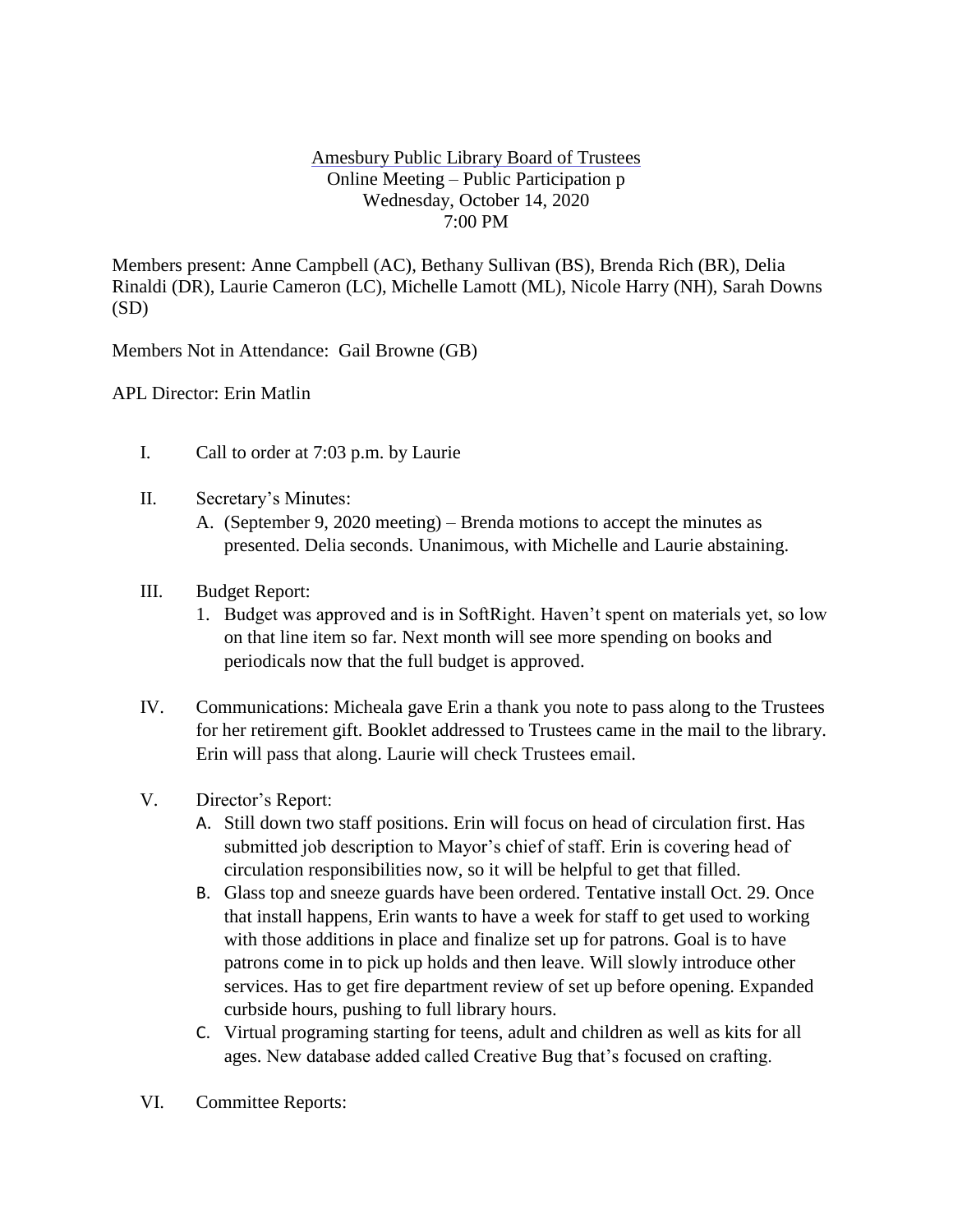- A. Director review: Finished director review. Bethany can share notes if any other Trustees would like to review
- B. Preservation committee: Doors are done and look great. Freddy is coming back for a few finishing touches. Strong response on social media to the photos. Gail emailed a report on air flow to Erin, Laurie, and Bethany with recommendations. Laurie will forward to other Trustees.
- VII. Unfinished Business:
	- A. Library Service Update.
		- i. As part of consortium, the Library has the option to turn on automatic renewals as long no one is waiting and you don't have fines. Erin thinks it is a good option.
		- ii. Extended summer hours to end of October. Plan to go back to full Saturday hours in November. Still short staffed, so want to open 9 to 1, close at 1 so everyone can take lunch, then reopen at 2. This avoids issues with taking lunches and still having three people in the building. Temporary solution until head of circulation is hired. Bethany made a motion to change Saturday hours to 9 to 1 and 2 to 5, with 1 to 2 being lunch time for staff, starting on November 7. Delia seconded. Unanimous.
	- B. FY21 Budget Update.

Erin is meeting with collection team next week to review collection spending and distribute funds to buy items for collections. Many will be focused on OverDrive materials, but also buying physical items.

C. ARIS/State Aid, Waiver Update. Both reports submitted early. Erin has all the information from city for the waiver letter and is working on first draft. They want a letter describing our budget process and why we couldn't meet the MAR. Once that is in, all paperwork will be submitted, and we will just have to wait to hear back on the waiver.

## VIII. New Business:

A. Hot Spots (Friends).

Erin proposed a request to buy additional Hot Spots. Asked Friends to sponsor 3 more (5 for patrons, 1 for staff). Friends are doing a fundraiser on Facebook to raise money for this. They will be paying for all 6 through the end of the school year because it's easier for billing. Have paid for hot spots with State Aid in past. Friends have raised over \$600 so far.

- IX. Other:
	- A. Next month's meeting. Previously discussed going back to in person when School Committee did, so Laurie wanted to see how people feel about meeting in person next month. Room at City Hall to be socially distance and wear masks, and safety measures in place. Laurie will check City Hall calendar to make sure we have to right day reserved. Can wait until closer to the meeting for a final decision.